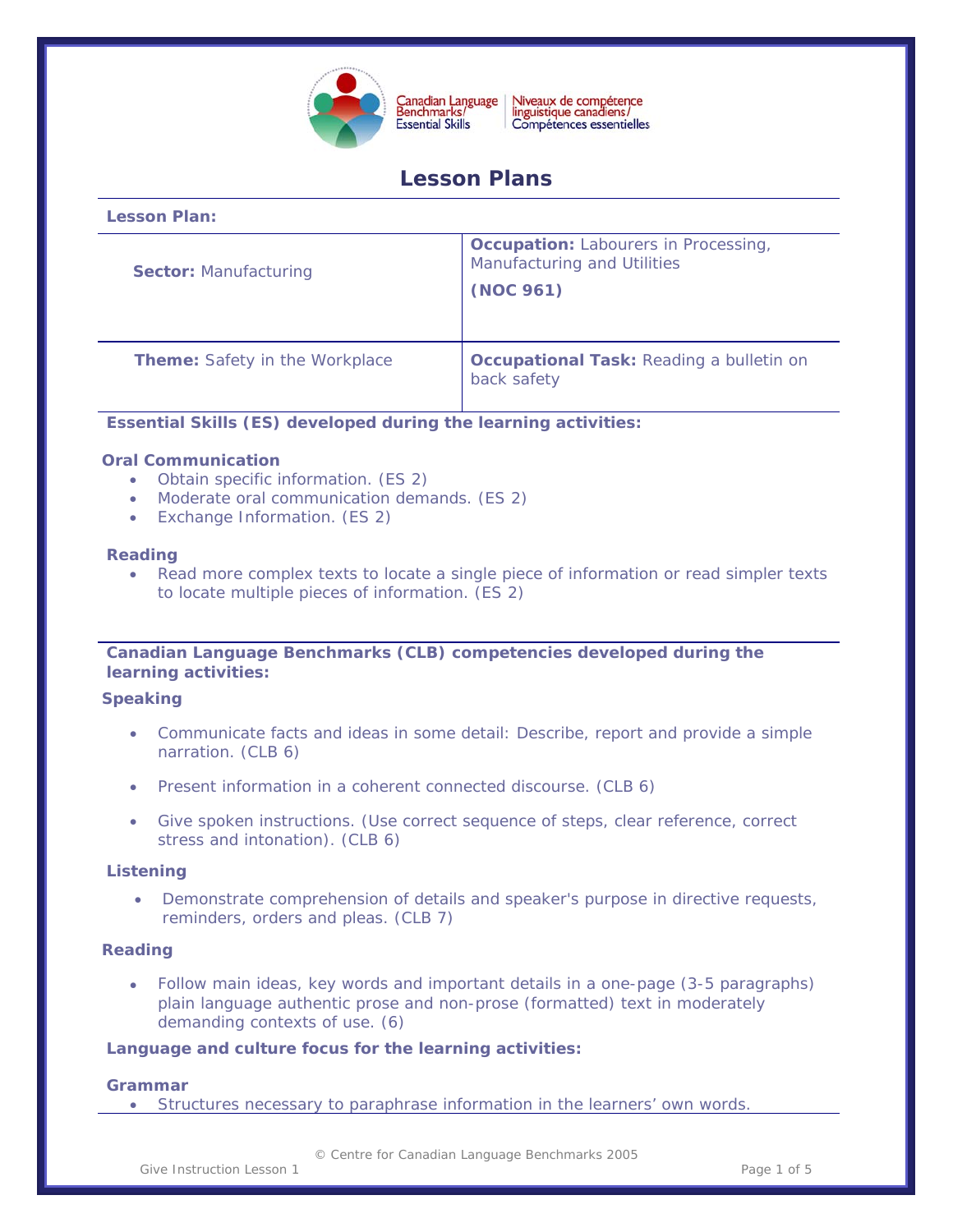

 $\overline{a}$ • Structures to give clear step-by-step directions. ( first, next, then**)** 

#### **Vocabulary**

• Vocabulary introduced through the brochure, "Watch your back: Back Health in the Workplace", particularly multi-syllabic words or terminology to do with the back. E.g. spinal cord, flexibility, tailbone, vertebrae, discs, intra-abdominal, simultaneous, abdominal cavity, stability, contracting.

#### **Culture**

Back injury is common in the workplace. Workers in a manufacturing plant often do a lot of lifting. Back injuries are caused by incorrect lifting, repeatedly lifting heavy loads, twisting, and repeated bending and stretching. Most workplaces do training around safety and injury prevention. Training may be done at short morning meetings on the work floor in noisy surroundings. Workers will have to watch and listen carefully. Ultimately, the day by day responsibility for safety lies with the worker.

**Suggested teacher resources and classroom materials needed:** 

#### **Background information for instructors.**

Essential Skill Profile for Labourers in Processing, Manufacturing and Utilities <http://srv600.hrdc-drhc.gc.ca/esrp/english/profiles/161.shtml>

Work Futures British Columbia Occupational Outlooks <http://www.workfutures.bc.ca/profiles/profile.cfm?noc=961&lang=en&site=graphic>

Alberta Health Resources and Employment publications on back care and lifting <http://www3.gov.ab.ca/hre/whs/publications/bulletins.asp#back>

#### **For display in class room:**

#### **Watch Your Back Poster**

[http://www.albertachiro.com/documents/watch%20your%20back%20sm%20poster%20pri](http://www.albertachiro.com/documents/watch%20your%20back%20sm%20poster%20print.pdf) [nt.pdf](http://www.albertachiro.com/documents/watch%20your%20back%20sm%20poster%20print.pdf)

Back pain2005 Campaign Posters [http://www.wcb.ab.ca/back@it/05\\_posters.asp](http://www.wcb.ab.ca/back@it/05_posters.asp)

Poster **–** Handling Loads

Give Instruction Lesson 1 and 1 and 1 and 1 and 1 and 1 and 1 and 1 and 1 and 1 and 1 and 1 and 1 and 1 and 1 and 1 and 1 and 1 and 1 and 1 and 1 and 1 and 1 and 1 and 1 and 1 and 1 and 1 and 1 and 1 and 1 and 1 and 1 and

© Centre for Canadian Language Benchmarks 2005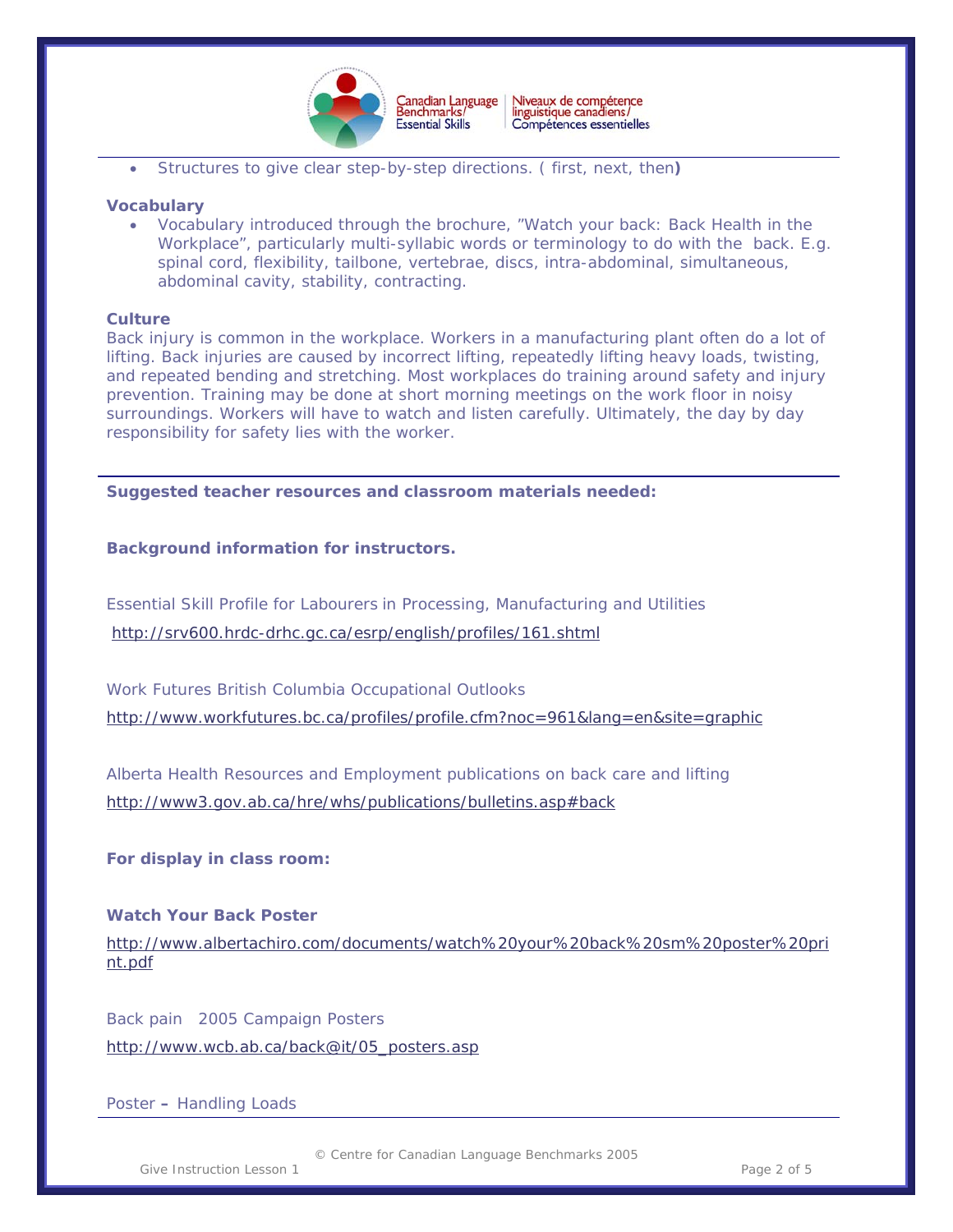

 $\overline{a}$ 

<http://www3.gov.ab.ca/hre/whs/publications/posters.asp>

# **For Learners**

Leaflet: Watch Your Back. Back Health in the Workplace.

[http://www.albertachiro.com/documents/watch%20your%20back%20broch%20lg%20print](http://www.albertachiro.com/documents/watch%20your%20back%20broch%20lg%20print.pdf) [.pdf](http://www.albertachiro.com/documents/watch%20your%20back%20broch%20lg%20print.pdf)

One large box (doesn't have to be heavy) for each 2 learners**.** 

#### **Estimated time for the learning activities: 2 1/2 hours**

This is part of an English in the Workplace program in a manufacturing plant and is one lesson of several on the theme of Safety in the Workplace.

#### **Learner Profile:**

The learners in this class are front line workers. Most of them have a CLB of 5 or 6.

#### **Learning Objectives:**

Learners will be able to demonstrate comprehension of written material by paraphrasing it or restating it in their own words.

Learners will be able to understand and follow their partners' directions about posture and lifting techniques.

Learners will demonstrate correct lifting technique.

Learners will be able to list 4 causes of back injury.

Learners will be able to list 4 symptoms of back injury.

#### **Learning activities:**

1. Draw learners' attention to the posters on display in the classroom. Tell them that the class will be learning about Back Safety in the Workplace. Ask for volunteers to describe each poster. As the posters are described write words or phrases needed for clarification on the board. Some of the posters require some cultural inference. i. e. "Watch your back", "Don't do the twist", "Don't take it lying down", etc. Review the words and phrases with the class for meaning and pronunciation. (10 minutes)

2. Give each learner a copy of the four panel brochure "Watch Your Back. Back Health in the Workplace." Preview the brochure with the class. Page 1 "The Back", Page 2 "some things to consider….", Page 3 "Bending & Crouching", Page 4 "Assess your risk for back injury in your workplace". Go through the major headings of the pamphlet. (15 minutes)

3. Set up a jigsaw. Divide the class into 4 equal groups. Assign each group a page to read and prepare. Assign only the left hand column on page 4 to group 4. Leave the quiz on the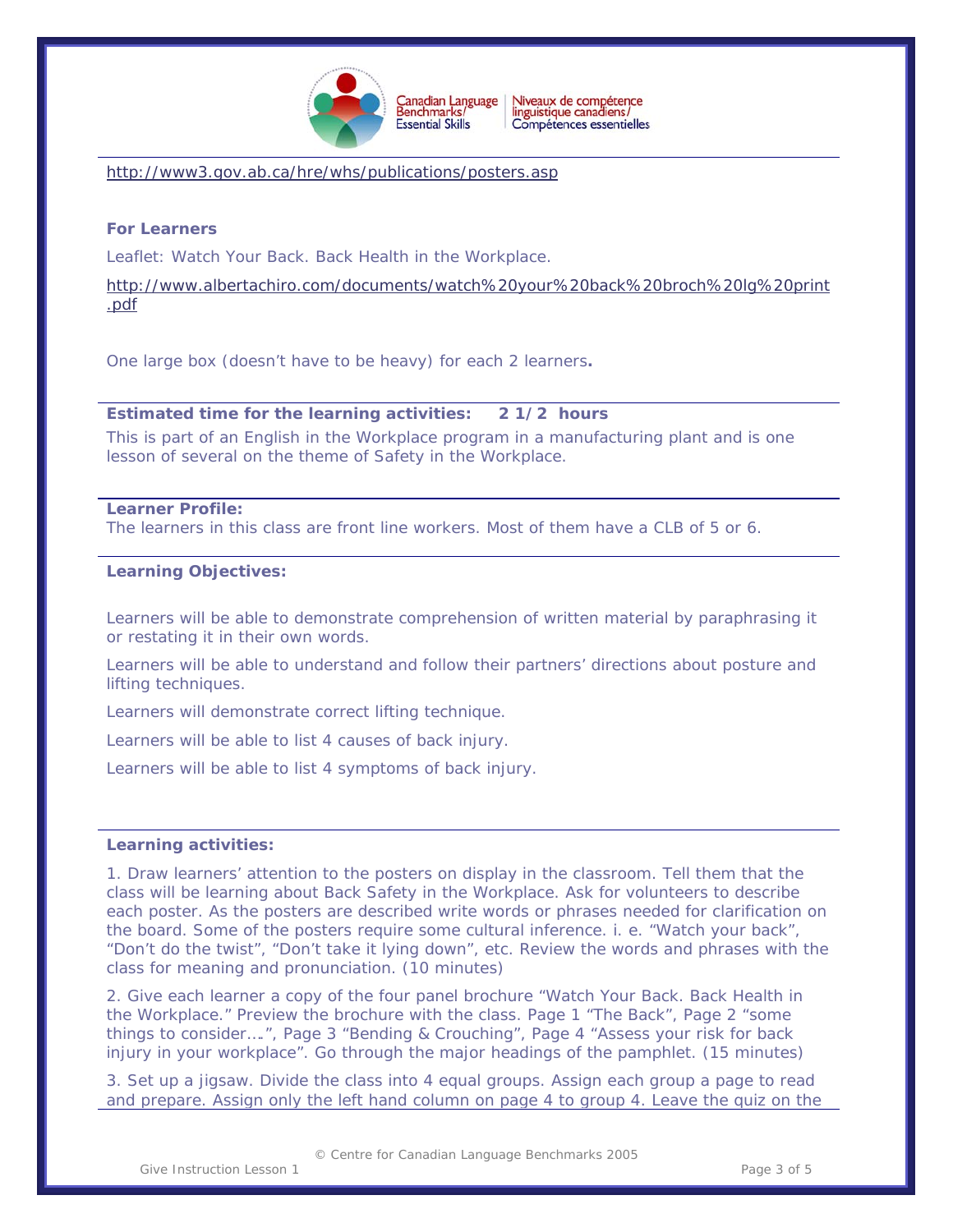

Canadian Language<br>Benchmarks/ Niveaux de compétence<br>linguistique canadiens/ Compétences essentielles

 $\overline{a}$ 

back page for later. (5 minutes)

- 4. Explain that each group must:
	- a. read their assigned page
	- b. figure out the vocabulary by a)asking each other, b) using a dictionary or c) asking the instructor
	- c. discuss the material and practice paraphrasing the material

The instructor circulates during this time to help out each of the groups.

As difficult vocabulary words are discovered have learners write them on the board. (30 minutes)

5. Reorganize the groups so each new group has at least one member from each of the previous groups. Each new group should have at least one member who can describe page 1, 2, 3 or 4 to the rest of the group. The new groups work their way through the brochure. A learner who has prepared page 1 will present it, in his/her own words, to the rest of the group. They will discuss and ask questions about page 1. Then a learner who has prepared page 2 will present it. And so on, until all four pages have been presented and discussed. (30 minutes)

6. As a class, review the brochure. Review vocabulary words on the board for meaning and pronunciation. (20 minutes)

7. Divide the class into partners. Each set of partners will have a large box to practice lifting. The partners will work their way through pages 2 and 3, each demonstrating proper lifting techniques, proper posture and sitting, bending and crouching, stretching and strengthening. The other partner will be evaluating them. Everyone should practice until they can demonstrate good technique. After everyone has practiced have 2 learners demonstrate good technique in each of these positions to the rest of the class. ( 20 minutes)

8. Each learner should complete the quiz on page 4 independently. The instructor should point out that  $\#$  3 and  $\#$ 4 may not apply to their job. However, these questions should be changed to reflect the learners' work station. The instructor and the learners will work together to change the questions 3 and 4 so they are more applicable to the learners' work situation. Discuss the answers with the class. How does each learner rate himself? How could they improve their score? (15 minutes)

9. Each learner discusses with his/her partner at least 4 causes and symptoms of back injuries. Instructor l asks for causes and symptoms and lists them on the board. (10 minutes)

#### **Additional and/or extension learning activities:**

These are extension activities to review the same concept but using listening skills. They would be done in the classroom as a follow up review. The instructor would choose a couple of the most appropriate video or audio clips.

A suggested activity is to set the audio clips up as a jigsaw and have half the class listen to one and the other half listen to the other. Then each learner would have a partner and tell them about his/her audio clip. Or after listening to the audio clips the learners could develop and record their own audio messages about back safety. After watching the video they could develop their own instructional role play about back safety.

© Centre for Canadian Language Benchmarks 2005

Give Instruction Lesson 1 **Page 4 of 5** Page 4 of 5